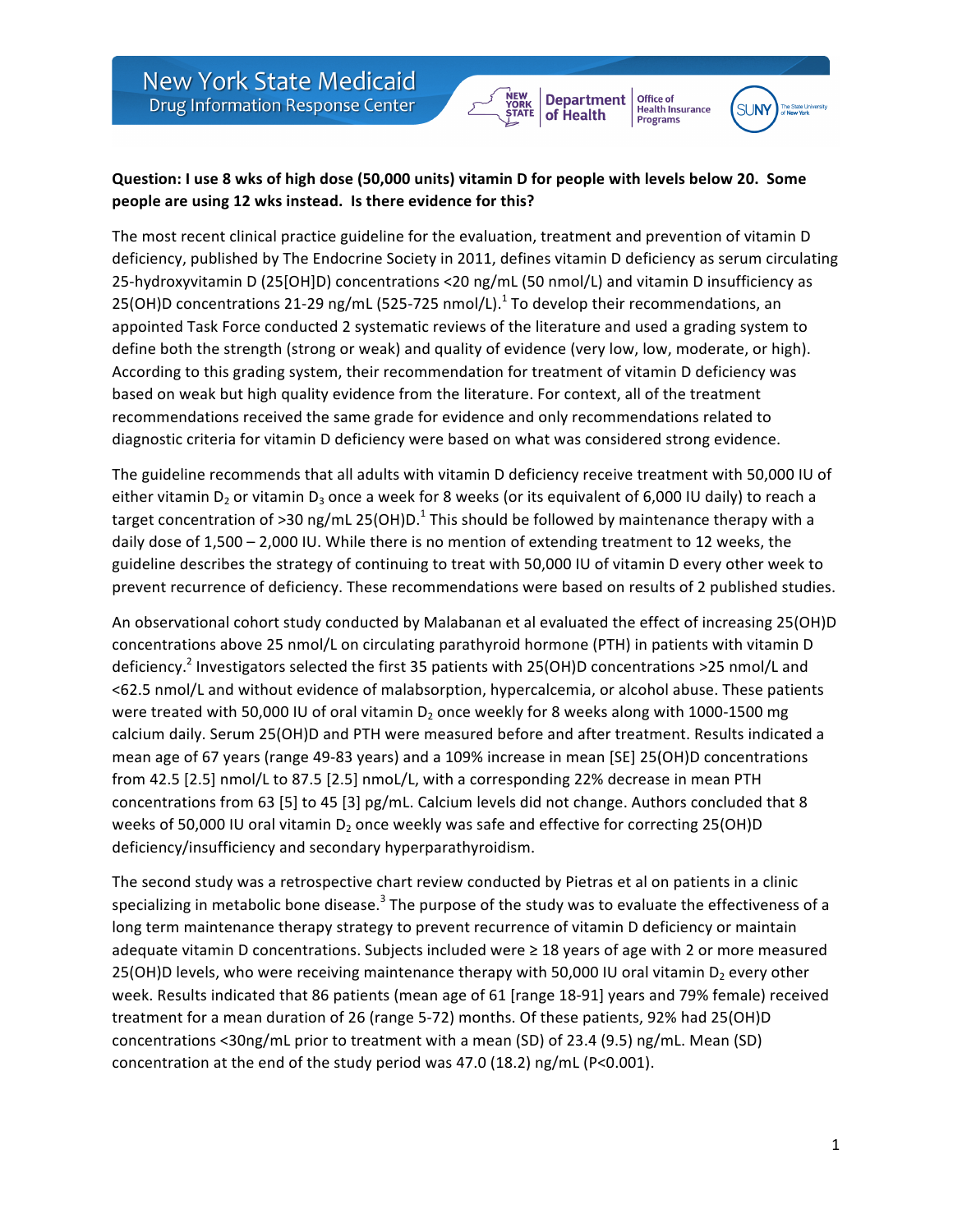**Department** of Health



Office of

Health Insurance<br>Programs

Of the 86 patients studied, 41 who were vitamin D deficient or insufficient received 8 weeks of oral 50,000 IU of vitamin D<sub>2</sub> weekly prior to maintenance therapy.<sup>3</sup> For these patients, the mean (SD) 25(OH)D level prior to treatment was 19.3 (6.2) ng/mL, which increased to 37.2 (13.0) ng/mL (P<0.001) after the 8 weeks of treatment. These patients were then continued on maintenance therapy with 50,000 IU vitamin D<sub>2</sub> every other week. The final mean (SD) 25(OH)D level was 46.9 (18.6) ng/mL (P<0.001). Authors noted that 16% of patients remained vitamin D deficient or insufficient and attributed this in most of the cases to medication non-adherence or other medication use (e.g., corticosteroid or anticonvulsant) which can affect vitamin D metabolism.

With regard to adverse events, no changes in serum calcium levels and no incidents of kidney stones or evidence of vitamin D intoxication were reported. Authors concluded that 50,000 IU of vitamin  $D_2$ weekly for 8 weeks effectively corrected vitamin D deficiency and continued treatment with 50,000 IU vitamin  $D<sub>2</sub>$  every other week prevented recurrent vitamin D deficiency in most patients.

A recent literature search did not identify any studies that evaluated extending weekly treatment of vitamin D deficiency to 12 weeks with 50,000 IU vitamin D. However, 2 randomized controlled trials (RCT) published in 2015 evaluated different monthly treatment approaches. These may be of interest and are mentioned briefly for completeness.

One of these RCT was conducted in Belgium and compared 3 different monthly dosing strategies within an 8-week treatment window using oral vitamin  $D_3$  to treat patients with vitamin D deficiency.<sup>4</sup> A total of 150 subjects were randomized to receive loading doses of either 50,000 IU (group 1), 100,000 IU (group 2) or 200,000 IU (group 3) at week 0, followed by 25,000 IU, 50,000 IU or 100,000 IU, respectively, at weeks 4 and 8. Serum concentrations of 25(OH)D were measured at weeks 0, 4, 8 and 12. Overall mean  $\pm$  SD baseline concentration of 25(OH)D was 13.53  $\pm$  3.72 ng/mL. By week 12, 52%, 84% and 98% of subjects in groups 1, 2, and 3, respectively, reached the target of >20 ng/mL and 4%, 24% and 64%, respectively, reached the target of >30 ng/mL. Authors concluded that there was a doseresponse relationship between the groups, with increases in 25(OH)D concentrations proportional to dose, and concluded that the loading dose of 200,000 IU followed by 2 monthly doses of 100,000 IU of vitamin  $D_3$  safely and effectively improved vitamin D deficiency.

The second RCT evaluated dose-response with monthly vitamin  $D_3$  supplementation in vitamin D deficient overweight/obese African Americans.<sup>5</sup> A total of 70 subjects were randomized to receive either placebo or 18,000 IU, 60,000 IU, or 120,000 IU of oral vitamin  $D_3$  monthly for 16 weeks. Baseline serum 25(OH)D overall was  $14.77 \pm 0.6$  ng/mL. Results indicated dose- and time-dependent increases in serum 25(OH)D concentrations. The group receiving the 18,000 IU monthly dose reached and maintained mean concentrations ~20 ng/mL at weeks 8 and 16, while those receiving 60,000 IU and 120,000 IU monthly doses reached and maintained mean concentrations >30 ng/mL at weeks 8 and 16. Authors concluded that the 60,000 IU monthly dose appeared to be sufficient to achieve a target 25(OH)D concentration of 30 ng/mL in this population.

The Endocrine Society guideline notes that obese patients and patients with malabsorption syndromes or taking medications that interfere with vitamin D metabolism (e.g., anticonvulsants, glucocorticoids and others) require  $2 - 3$  times more vitamin D to correct or prevent deficiency.<sup>1</sup> The guideline